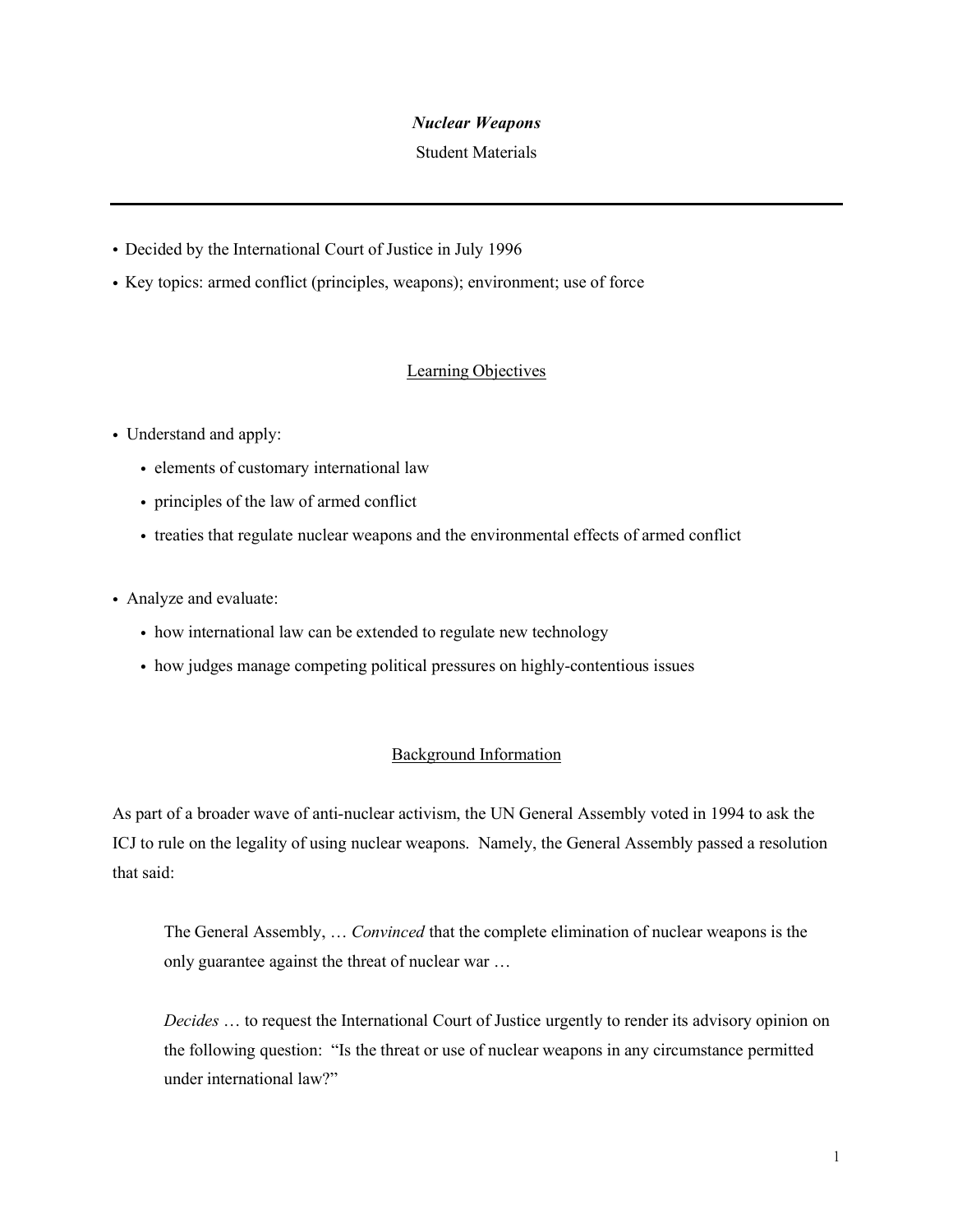The ICJ agreed to do so, inviting General Assembly members to share their views via written submission and oral arguments. It then issued an advisory opinion in 1996.

This advisory opinion carefully considers how many different areas of international law—including the law of armed conflict, the environment, and the use of force—affect nuclear weapons. This case was highly-politicized and was decided based on a 7-7 tie vote of the judges.<sup>1</sup> As you read the opinion, ask yourself: what have the judges decided, and what have they not decided in the ruling?

## Relevant Legal Texts

Additional Protocol I (1977)

Article 35, para. 3

It is prohibited to employ methods or means of warfare which are intended, or may be expected, to cause widespread, long-term and severe damage to the natural environment.

Article 55, para. 1

Care shall be taken in warfare to protect the natural environment against widespread, long-term and severe damage. This protection includes a prohibition of the use of methods or means of warfare which are intended or may be expected to cause such damage to the natural environment and thereby to prejudice the health or survival of the population.

Environmental Modification Convention (1977)

Article I, para. 1

Each state party … undertakes not to engage in military or any other hostile use of environmental modification techniques having widespread, long-lasting or severe effects as the means of destruction, damage or injury to any other state party.

<sup>&</sup>lt;sup>1</sup> Under ICJ rules, tie votes are decided based upon the vote of the President of the ICJ.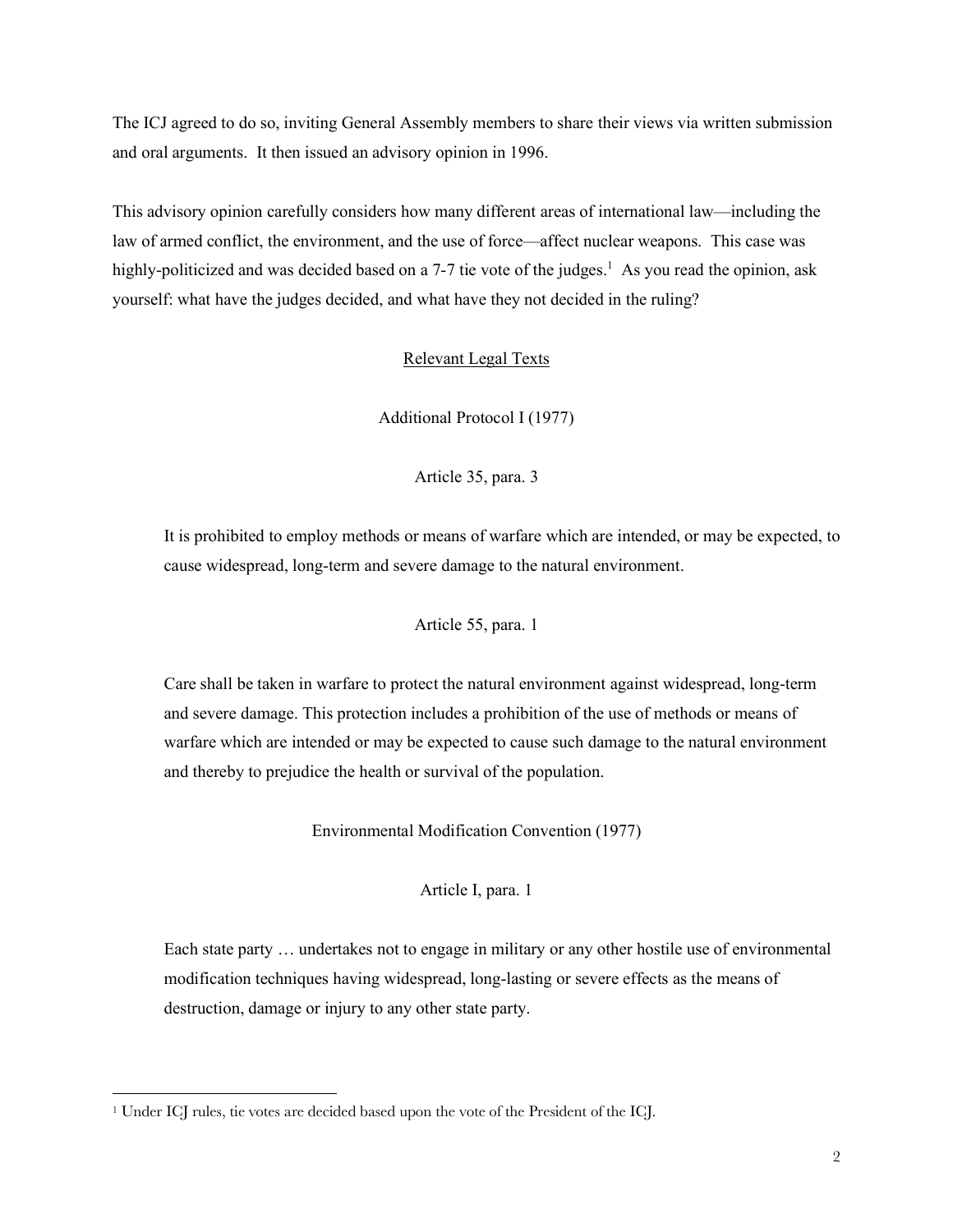### Majority Opinion

The ICJ began by considering whether environmental law provisions affect the legality of nuclear weapons. In particular, the Court focused on Additional Protocol I (1977) and the Environmental Modification Convention (1977).

Some states … argued that any use of nuclear weapons would be unlawful by reference to existing norms relating to the safeguarding and protection of the environment, in view of their essential importance. Specific references were made to various existing international treaties and instruments. These included Additional Protocol I of 1977 … and the [Environmental Modification Convention (1977)].

These instruments and other provisions relating to the protection and safeguarding of the environment were said to apply at all times, in war as well as in peace, and it was contended that they would be violated by the use of nuclear weapons whose consequences would be widespread and would have transboundary effects.

Other states questioned the binding legal quality of these precepts of environmental law; or, in the context of the … Environmental Modification [Convention], denied that it was concerned at all with the use of nuclear weapons in hostilities; or, in the case of Additional Protocol I, denied that they were generally bound by its terms …

It was also argued by some states that the principal purpose of environmental treaties and norms was the protection of the environment in time of peace. It was said that those treaties made no mention of nuclear weapons. It was also pointed out that warfare in general, and nuclear warfare in particular, were not mentioned in their texts and that it would be destabilizing to the rule of law and to confidence in international negotiations if those treaties were now interpreted in such a way as to prohibit the use of nuclear weapons.

The Court recognizes that the environment is under daily threat and that the use of nuclear weapons could constitute a catastrophe for the environment. The Court also recognizes that the environment is not an abstraction but represents the living space, the quality of life and the very health of human beings, including generations unborn. The existence of the general obligation of states to ensure that activities within their jurisdiction and control respect the environment of other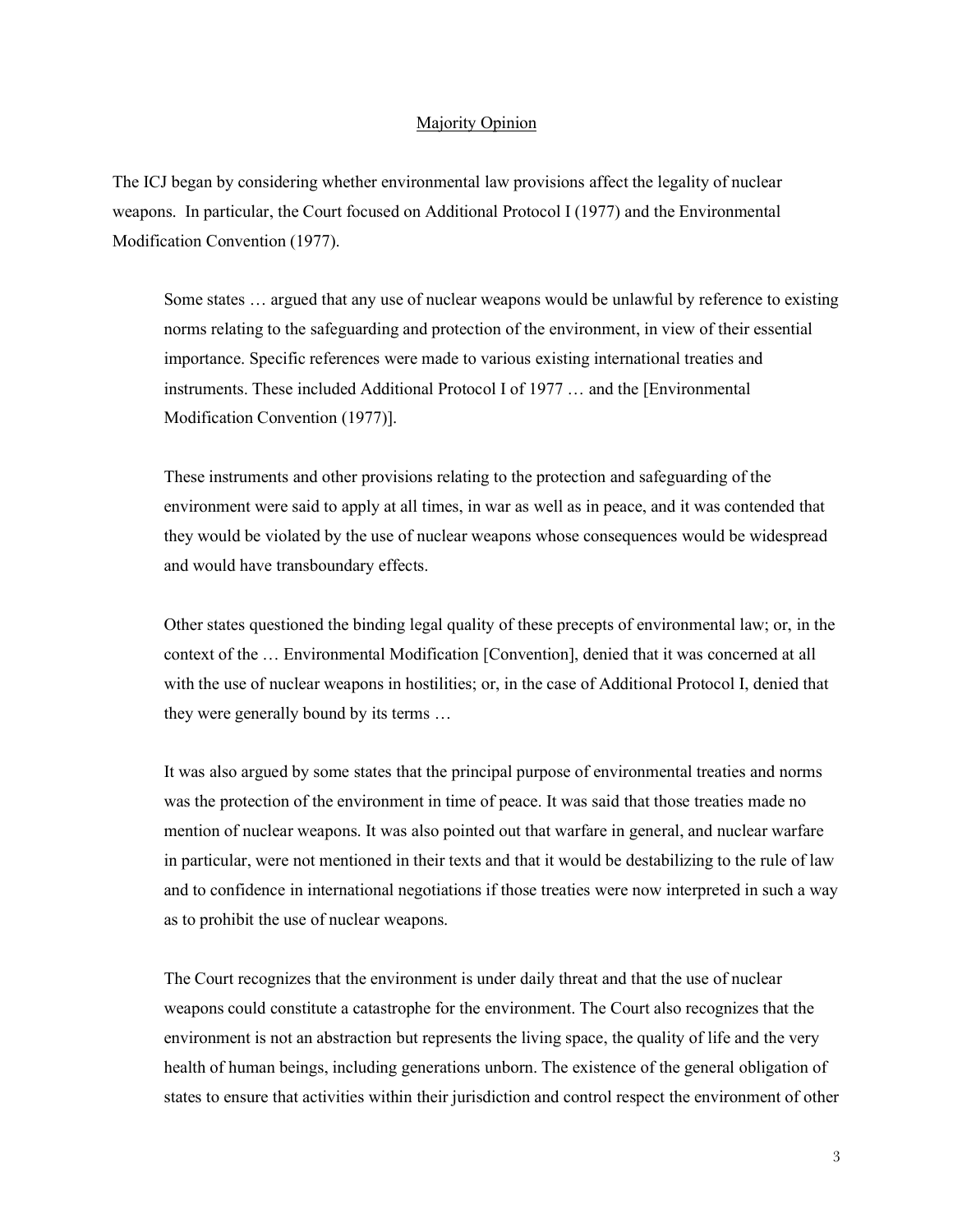states or of areas beyond national control is now part of the corpus of international law relating to the environment.

However, the Court is of the view that the issue is not whether the treaties relating to the protection of the environment are or are not applicable during an armed conflict, but rather whether the obligations stemming from these treaties were intended to be obligations of total restraint during military conflict.

The Court does not consider that the treaties in question could have intended to deprive a state of the exercise of its right of self-defense under international law because of its obligations to protect the environment. Nonetheless, states must take environmental considerations into account when assessing what is necessary and proportionate in the pursuit of legitimate military objectives. Respect for the environment is one of the elements that go to assessing whether an action is in conformity with the principles of necessity and proportionality …

The Court notes furthermore that … Additional Protocol I provide[s] additional protection for the environment. Taken together, these provisions embody a general obligation to protect the natural environment against widespread, long-term and severe environmental damage; the prohibition of methods and means of warfare which are intended, or may be expected, to cause such damage …

These are powerful constraints for all the states having subscribed to these provisions.

General Assembly Resolution 47/37 … on the "Protection of the Environment in Times of Armed Conflict" is also of interest in this context.<sup>2</sup> It affirms the general view according to which environmental considerations constitute one of the elements to be taken into account in the implementation of the principles of the law applicable in armed conflict: it states that "destruction of the environment, not justified by military necessity and carried out wantonly, is clearly contrary to existing international law". Addressing the reality that certain instruments are not yet binding on all states, the General Assembly in this resolution "*appeals* to all states that have not yet done so to consider becoming parties to the relevant international conventions" …

<sup>2</sup> UNGA Resolution 47/37 (1992).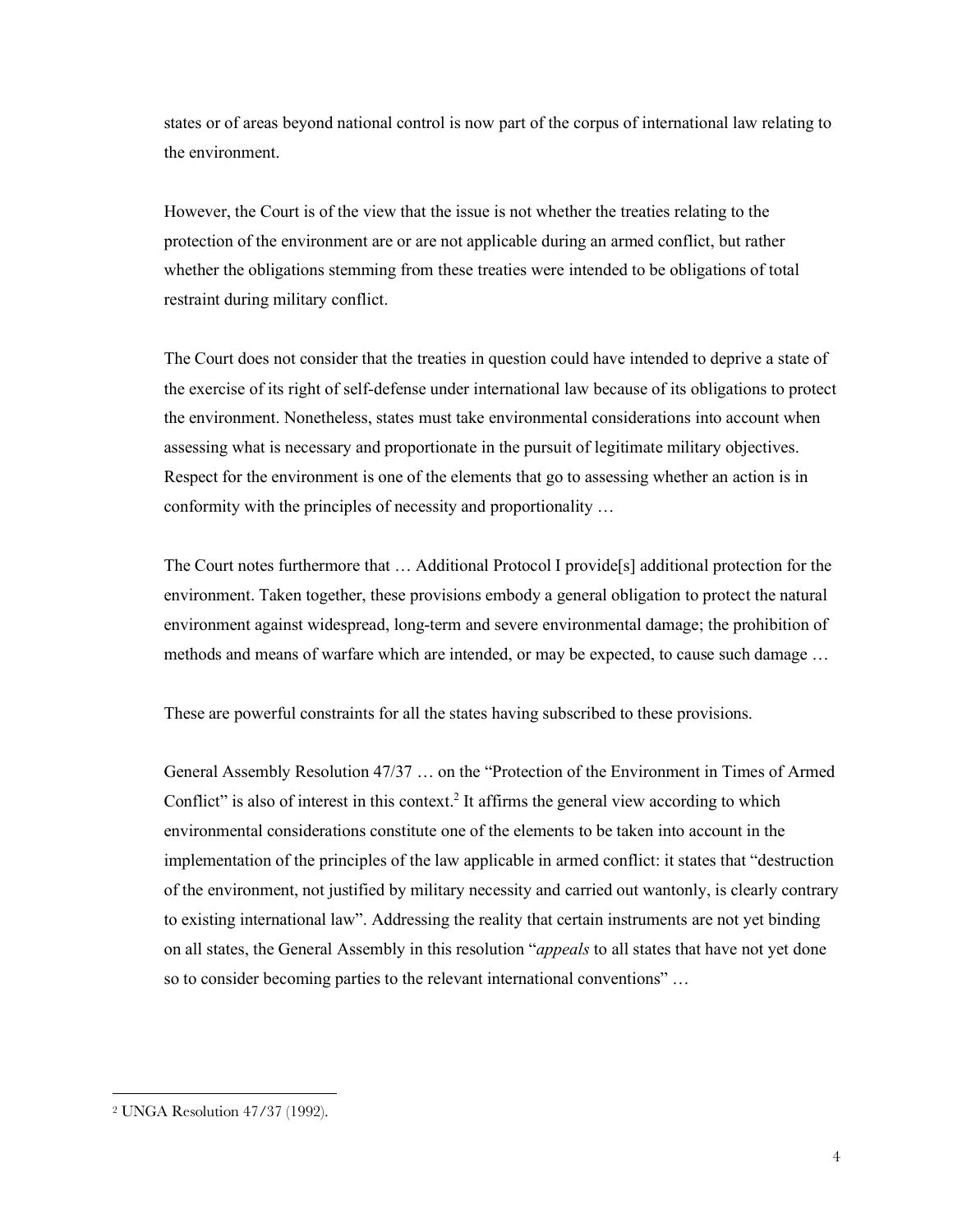The Court thus finds that while the existing international law relating to the protection and safeguarding of the environment does not specifically prohibit the use of nuclear weapons, it indicates important environmental factors that are properly to be taken into account in the context of the implementation of the principles and rules of the law applicable in armed conflict …

The Court then briefly described some of the "unique characteristics of nuclear weapons" that affected the Court's application of international law on the use of force and armed conflict.

The Court [must] take into account certain unique characteristics of nuclear weapons ...

Nuclear weapons are explosive devices whose energy results from the fusion or fission of the atom. By its very nature, that process, in nuclear weapons as they exist today, releases not only immense quantities of heat and energy, but also powerful and prolonged radiation … The first two causes of damage are vastly more powerful than the damage caused by other weapons, while the phenomenon of radiation is said to be peculiar to nuclear weapons. These characteristics render the nuclear weapon potentially catastrophic. The destructive power of nuclear weapons cannot be contained in either space or time. They have the potential to destroy all civilization and the entire ecosystem of the planet.

The radiation released by a nuclear explosion would affect health, agriculture, natural resources and demography over a very wide area. Further, the use of nuclear weapons would be a serious danger to future generations. Ionizing radiation has the potential to damage the future environment, food and marine ecosystem, and to cause genetic defects and illness in future generations.

In consequence, in order correctly to apply to the present case the Charter law on the use of force and the law applicable in armed conflict, in particular humanitarian law, it is imperative for the Court to take account of the unique characteristics of nuclear weapons, and in particular their destructive capacity, their capacity to cause untold human suffering, and their ability to cause damage to generations to come.

The Court then turned to international law on the use of force. The Court noted that this area of international law does not address the legality of specific weapons. Nonetheless, the Court noted that a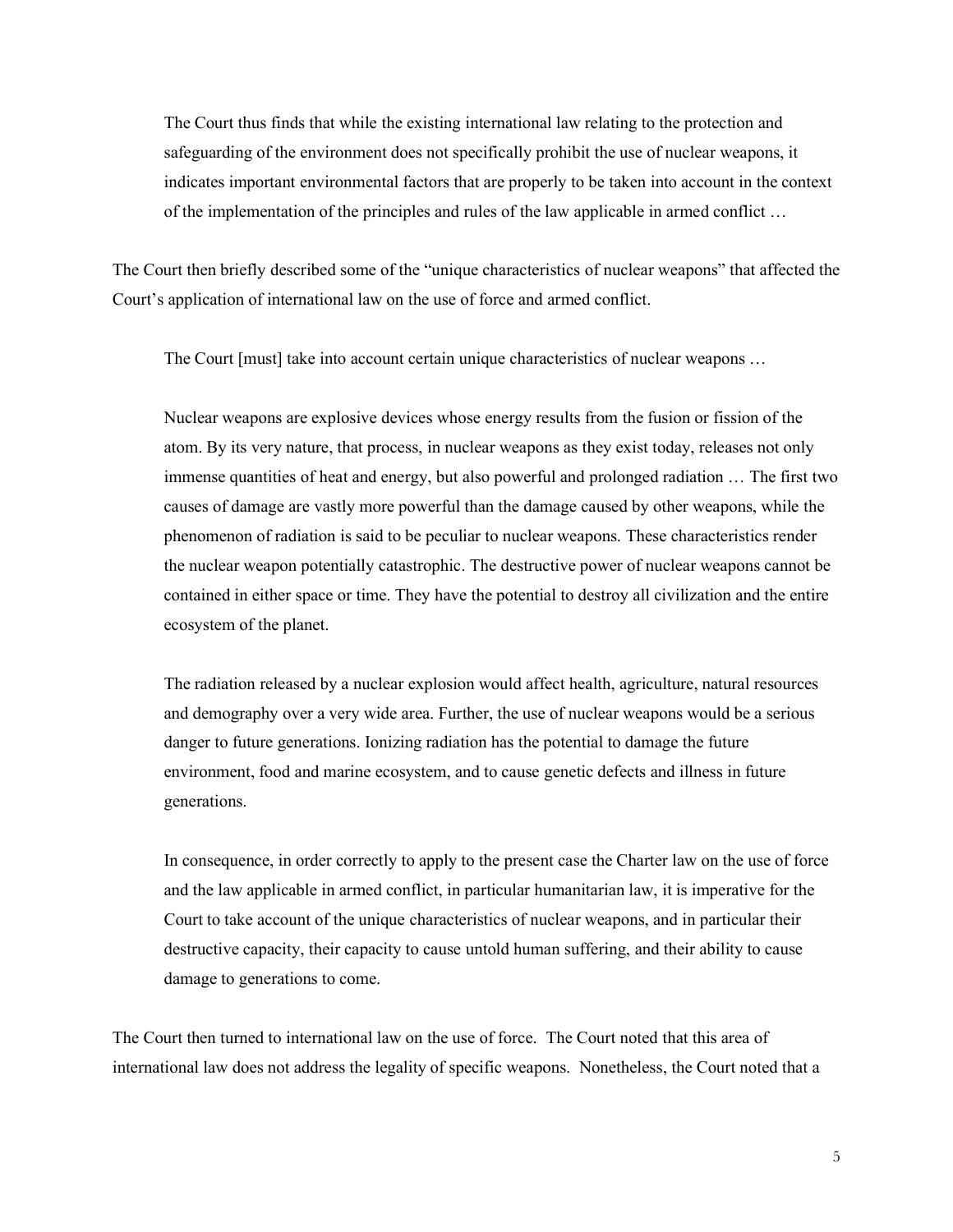state's right to use any kind of force (including nuclear weapons) in self-defense is constrained by international law, and the principle of proportionality applies to all uses of force.

The Court will now address the question of the legality or illegality of recourse to nuclear weapons in the light of the provisions of the Charter relating to the threat or use of force … The Charter neither expressly prohibits, nor permits, the use of any specific weapon, including nuclear weapons. A weapon that is already unlawful *per se*, whether by treaty or custom, does not become lawful by reason of its being used for a legitimate purpose under the Charter.

The entitlement to resort to self-defense under Article 51 is subject to certain constraints … The submission of the exercise of the right of self-defense to the conditions of necessity and proportionality is a rule of customary international law. As the Court stated in the [*Nicaragua* case]: there is a "specific rule whereby self-defense would warrant only measures which are proportional to the armed attack and necessary to respond to it, a rule well established in customary international law" … The proportionality principle may thus not in itself exclude the use of nuclear weapons in self-defense in all circumstances …

Certain states have … suggested that in the case of nuclear weapons, the condition of proportionality must be evaluated in the light of still further factors. They contend that the very nature of nuclear weapons, and the high probability of an escalation of nuclear exchanges, mean that there is an extremely strong risk of devastation. The risk factor is said to negate the possibility of the condition of proportionality being complied with. The Court does not find it necessary to embark upon the quantification of such risks … It suffices for the Court to note that the very nature of all nuclear weapons and the profound risks associated therewith are further considerations to be borne in mind by states believing they can exercise a nuclear response in selfdefense in accordance with the requirements of proportionality …

Next, the Court examined the law of armed conflict. It began by asking whether international law had specific treaty rules that made the use or threat of nuclear weapons illegal. In this discussion, the Court focused on three treaties. First, it considered the Treaty of Tlateloco (1967), a Latin American regional agreement on nuclear weapons. Second, it considered the Treaty of Rarotonga (1985), a South Pacific regional agreement. Finally, it considered the Non-Proliferation Treaty (NPT) of 1968. In particular, it examined security assurances that were made by states with nuclear weapons in 1968 and 1995, when the NPT was indefinitely extended.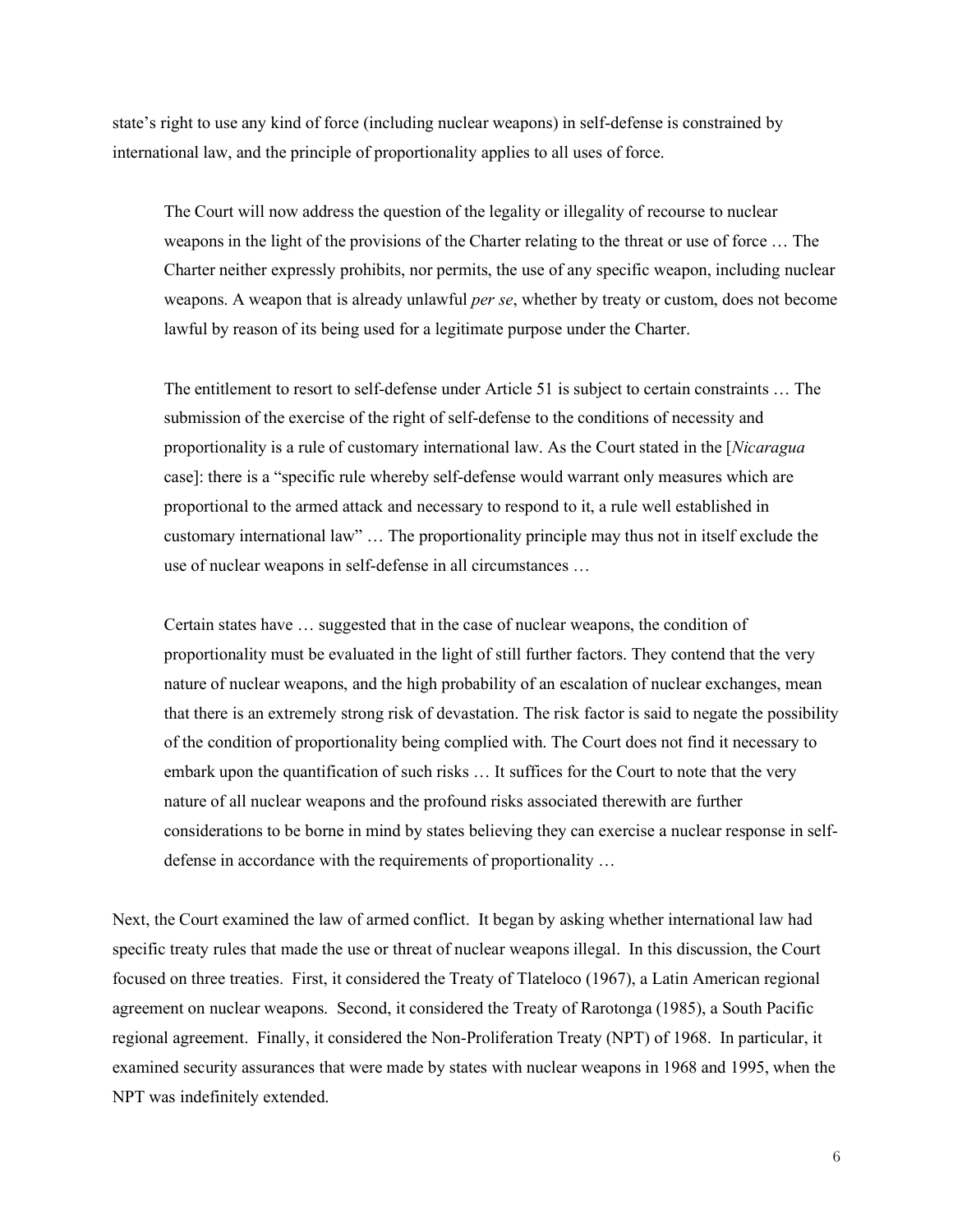International customary and treaty law does not contain any specific prescription authorizing the threat or use of nuclear weapons or any other weapon in general or in certain circumstances, in particular those of the exercise of legitimate self-defense. Nor, however, is there any principle or rule of international law which would make the legality of the threat or use of nuclear weapons or of any other weapons dependent on a specific authorization. State practice shows that the illegality of the use of certain weapons as such does not result from an absence of authorization but, on the contrary, is formulated in terms of prohibition.

The Court must therefore now examine whether there is any prohibition of recourse to nuclear weapons as such; it will first ascertain whether there is a conventional prescription to this effect …

The pattern until now has been for weapons of mass destruction to be declared illegal by specific instruments. The most recent such instruments are the [Biological Weapons Convention (1972)] which prohibits the possession of bacteriological and toxic weapons and reinforces the prohibition of their use—and the [Chemical Weapons Convention (1993)]—which prohibits all use of chemical weapons and requires the destruction of existing stocks. Each of these instruments has been negotiated and adopted in its own context and for its own reasons. The Court does not find any specific prohibition of recourse to nuclear weapons in treaties expressly prohibiting the use of certain weapons of mass destruction.

In the last two decades, a great many negotiations have been conducted regarding nuclear weapons; they have not resulted in a treaty of general prohibition of the same kind as for bacteriological and chemical weapons. However, a number of specific treaties have been concluded in order to limit: (a) the acquisition, manufacture and possession of nuclear weapons  $\ldots$ ; (b) the deployment of nuclear weapons  $\ldots$ ; and (c) the testing of nuclear weapons  $\ldots$ 

Recourse to nuclear weapons is directly addressed by two of these Conventions and also in connection with the indefinite extension of the [Non-Proliferation Treaty (NPT)] of 1968:

(a) the Treaty of Tlatelolco … for the Prohibition of Nuclear Weapons in Latin America prohibits, in Article 1, the use of nuclear weapons by the Contracting Parties. It further includes an Additional Protocol II open to nuclear-weapon states outside the region, Article 3 of which provides: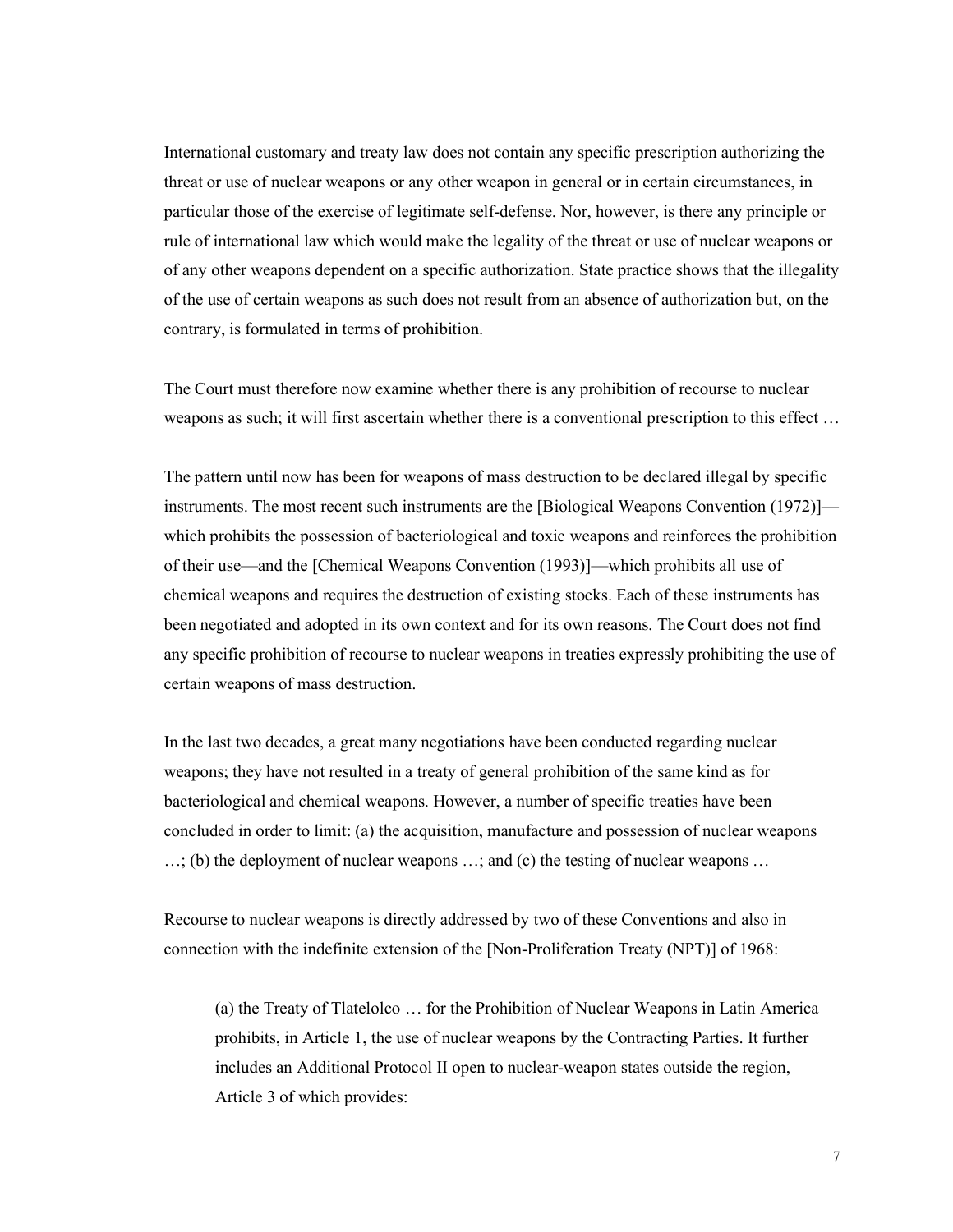"The Governments … undertake not to use or threaten to use nuclear weapons against the Contracting Parties …"

The Protocol was signed and ratified by the five nuclear-weapon states. Its ratification was accompanied by a variety of declarations. The United Kingdom Government … stated that "in the event of any act of aggression by a Contracting Party … in which that Party was supported by a nuclear-weapon state", the United Kingdom Government would "be free to reconsider the extent to which they could be regarded as committed by the provisions of Additional Protocol II". The United States made a similar statement. The French Government … stated that it "interprets … Article 3 of the Protocol as being without prejudice to the full exercise of the right of self-defense …" China reaffirmed its commitment not to be the first to make use of nuclear weapons. The Soviet Union reserved "the right to review" … Additional Protocol II, particularly in the event of an attack by a state party either "in support of a nuclear-weapon state or jointly with that state". None of these statements drew comment or objection from the parties to the Treaty of Tlatelolco.

(b) the Treaty of Rarotonga … establishes a South Pacific Nuclear Free Zone in which the Parties undertake not to manufacture, acquire or possess any nuclear explosive device (Art. 3) … [It] does not expressly prohibit the use of such weapons. But such a prohibition is for the states parties the necessary consequence of the prohibitions stipulated by the Treaty. The Treaty has a number of protocols. Protocol 2, open to the five nuclear-weapon states, specifies in its Article 1 that:

"Each Party undertakes not to use or threaten to use any nuclear explosive device against: (a) Parties to the Treaty; or (b) any territory within the South Pacific Nuclear Free Zone for which a state that has become a Party to Protocol 1 is internationally responsible."

China and Russia are parties to that Protocol. In signing it, China and the Soviet Union each made a declaration by which they reserved the "right to reconsider" their obligations … The Soviet Union also referred to certain circumstances in which it would consider itself released from those obligations. France, the United Kingdom and the United States, … signed Protocol 2 [in] 1996, but have not yet ratified it. On that occasion, France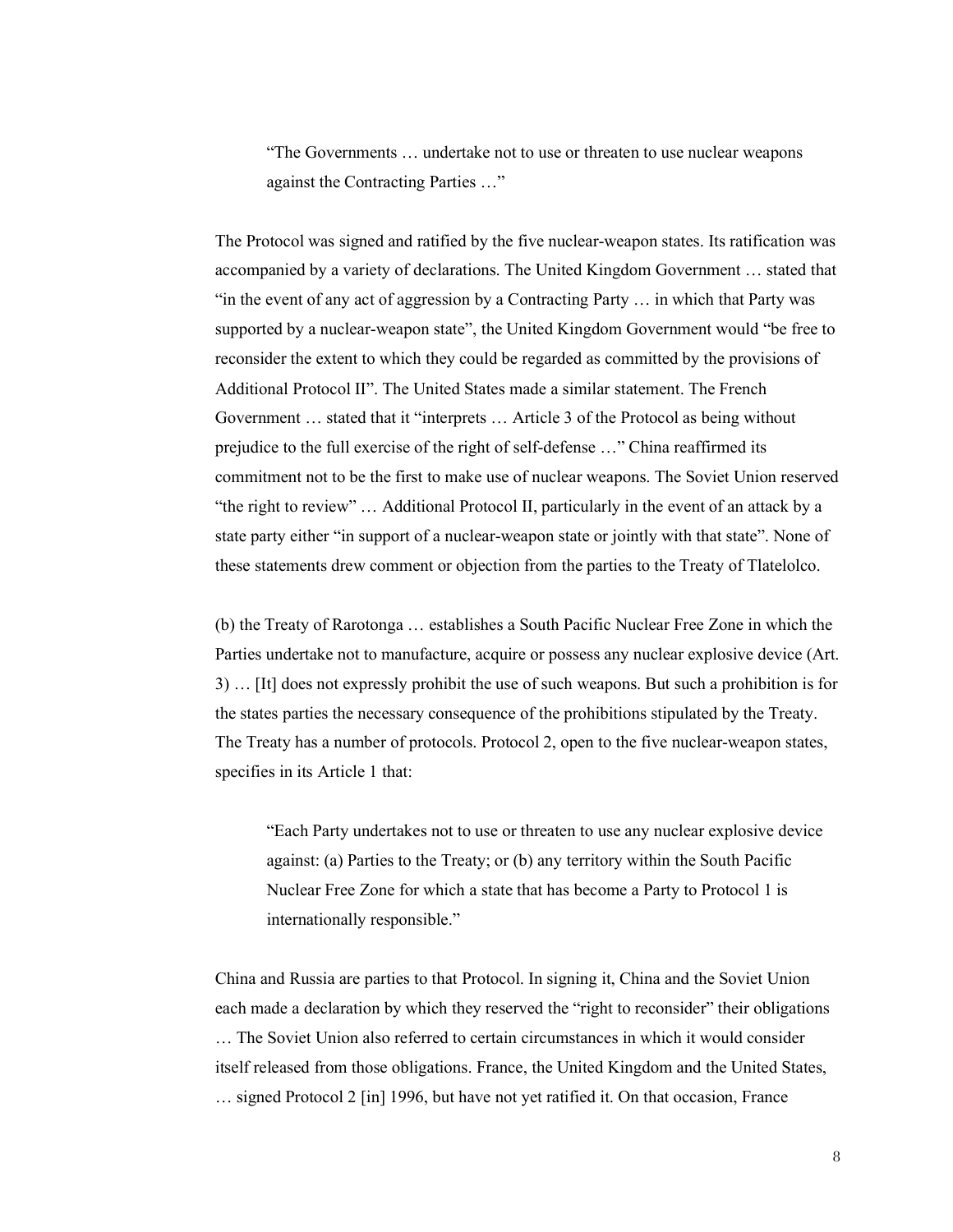declared, on the one hand, that no provision in that Protocol "shall impair the full exercise of the inherent right of self-defense" … The United Kingdom made a declaration setting out the precise circumstances in which it "will not be bound by" … the Protocol.

(c) as to the [Non-Proliferation] Treaty …, at the time of its signing in 1968 the United States, the United Kingdom and the USSR gave various security assurances to the nonnuclear-weapon states that were parties to the Treaty. In Resolution 255 (1968) the Security Council took note with satisfaction of the intention expressed by those three states to

"provide or support immediate assistance, in accordance with the Charter, to any non-nuclear-weapon state party to the Treaty on the Non-Proliferation . . . that is a victim of an act of, or an object of a threat of, aggression in which nuclear weapons are used".

On the occasion of the extension of the Treaty in 1995, the five nuclear-weapon states gave … security assurances against the use of such weapons. All the five nuclear-weapon states first undertook not to use nuclear weapons against non-nuclear-weapon states that were parties to the [NPT]. However, these states, apart from China, made an exception in the case of an invasion or any other attack against them, their territories, armed forces or allies, or on a state towards which they had a security commitment, carried out or sustained by a nonnuclear-weapon state party to the [NPT] in association or alliance with a nuclearweapon state. Each of the nuclear-weapon states further undertook, as a permanent member of the Security Council, in the event of an attack with the use of nuclear weapons, or threat of such attack, against a non-nuclear-weapon state, to refer the matter to the Security Council without delay and to act within it in order that it might take immediate measures with a view to supplying, pursuant to the Charter, the necessary assistance to the victim state (the commitments assumed comprising minor variations in wording). The Security Council, in unanimously adopting Resolution 984 (1995) of 11 April 1995, cited above, took note of those statements with appreciation. It also recognized

"that the nuclear-weapon state permanent members of the Security Council will bring the matter immediately to the attention of the Council and seek Council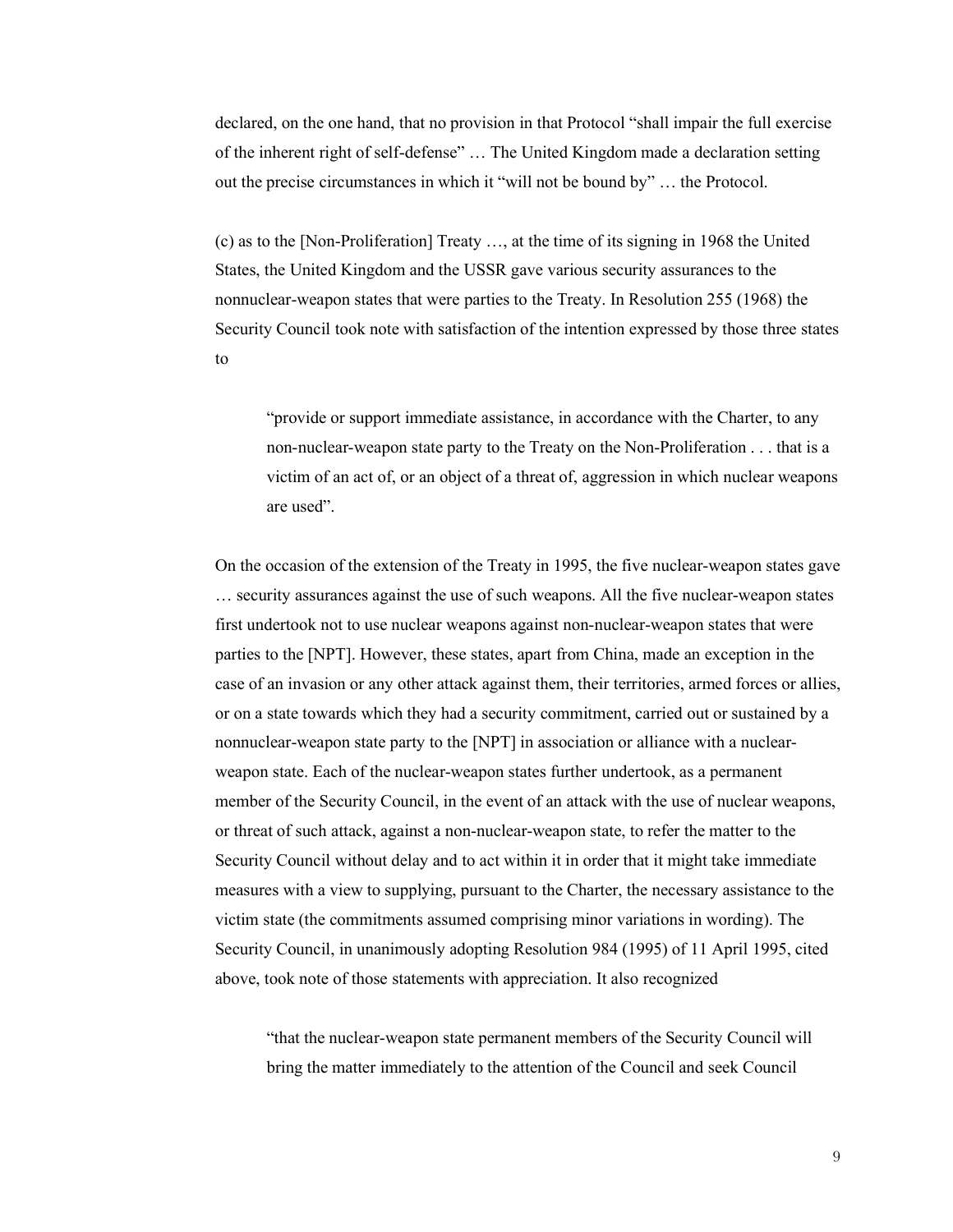action to provide, in accordance with the Charter, the necessary assistance to the state victim";

and welcomed the fact that

"the intention expressed by certain states that they will provide or support immediate assistance, in accordance with the Charter, to any non-nuclear-weapon state party to the [NPT] that is a victim of an act of, or an object of a threat of, aggression in which nuclear weapons are used".

Those states that believe that recourse to nuclear weapons is illegal stress that the conventions that include various rules providing for the limitation or elimination of nuclear weapons in certain areas … or the conventions that apply certain measures of control and limitation to the existence of nuclear weapons … all set limits to the use of nuclear weapons. In their view, these treaties bear witness ... to the emergence of a rule of complete legal prohibition of all uses of nuclear weapons.

Those states who defend the position that recourse to nuclear weapons is legal in certain circumstances see a logical contradiction in reaching such a conclusion. According to them, those Treaties, such as the [NPT], as well as Security Council Resolutions 255 (1968) and 984 (1995) … cannot be understood as prohibiting the use of nuclear weapons, and such a claim is contrary to the very text of those instruments. For those who support the legality in certain circumstances of recourse to nuclear weapons, there is no absolute prohibition against the use of such weapons. The very logic and construction of the [NPT], they assert, confirm this. This Treaty, whereby, they contend, the possession of nuclear weapons by the five nuclear-weapon states has been accepted, cannot be seen as a treaty banning their use by those states; to accept the fact that those states possess nuclear weapons is tantamount to recognizing that such weapons may be used in certain circumstances. Nor, they contend, could the security assurances given by the nuclear-weapon states in 1968 [and] 1995, have been conceived without its being supposed that there were circumstances in which nuclear weapons could be used in a lawful manner. For those who defend the legality of the use, in certain circumstances, of nuclear weapons, the acceptance of those instruments by the different non-nuclear-weapon states confirms and reinforces the evident logic upon which those instruments are based.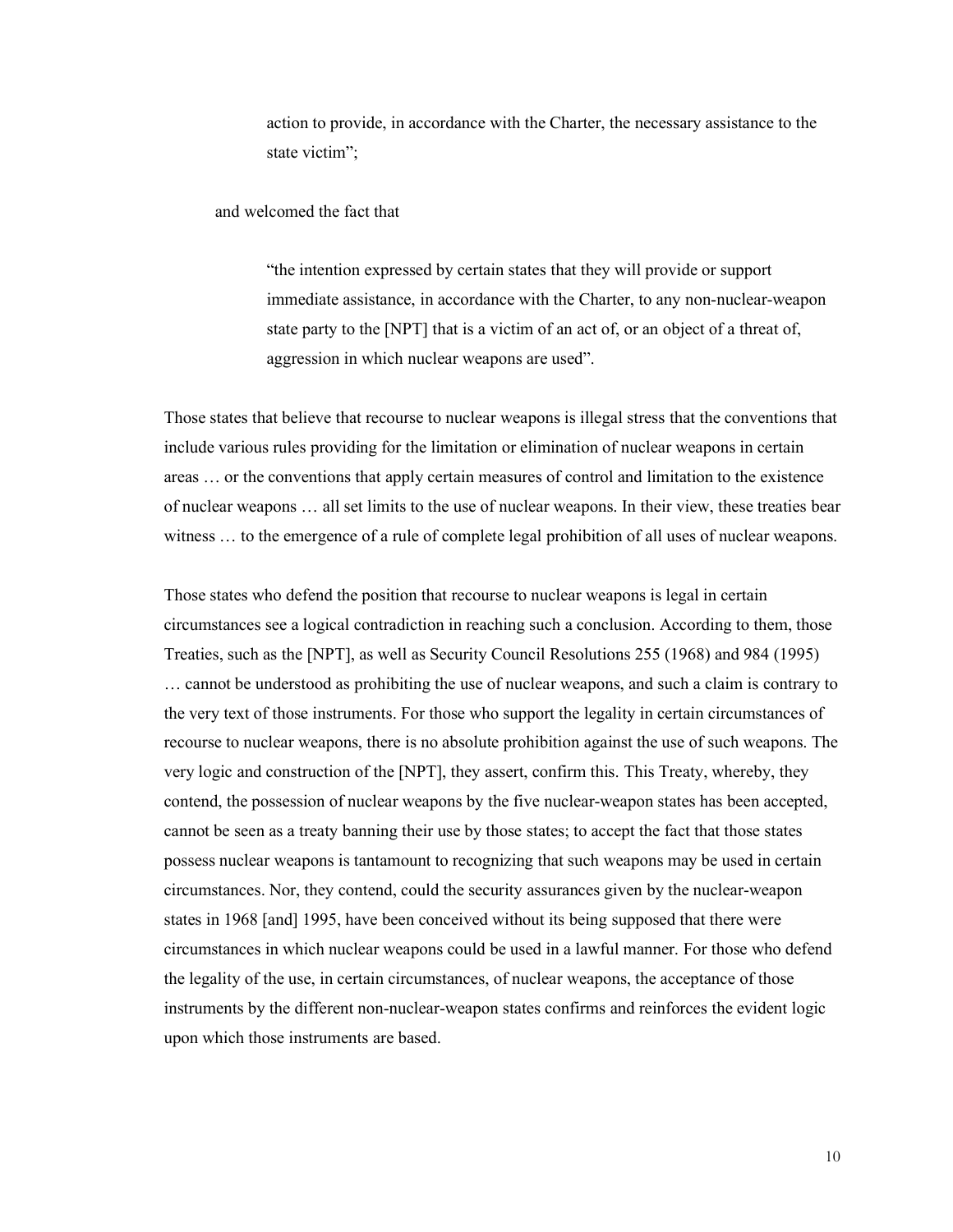The Court notes that the treaties dealing exclusively with acquisition, manufacture, possession, deployment and testing of nuclear weapons, without specifically addressing their threat or use, certainly point to an increasing concern in the international community with these weapons; the Court concludes from this that these treaties could therefore be seen as foreshadowing a future general prohibition of the use of such weapons, but they do not constitute such a prohibition by themselves. As to the treaties of Tlatelolco and Rarotonga and their Protocols, and also the declarations made in connection with the indefinite extension of the [NPT], it emerges from these instruments that:

(a) a number of states have undertaken not to use nuclear weapons in specific zones (Latin America; the South Pacific) or against certain other states ...;

(b) nevertheless, even within this framework, the nuclear-weapon states have reserved the right to use nuclear weapons in certain circumstances; and

(c) these reservations met with no objection from the parties to the Tlatelolco or Rarotonga Treaties or from the Security Council.

These two treaties, the security assurances given in 1995 by the nuclear-weapon states and the fact that the Security Council took note of them with satisfaction, testify to a growing awareness of the need to liberate the community of states and the international public from the dangers resulting from the existence of nuclear weapons … It does not, however, view these elements as amounting to a comprehensive and universal conventional prohibition on the use, or the threat of use, of those weapons as such.

The Court then asked whether customary international law prohibited the use or threat of nuclear weapons.

The Court will now turn to an examination of customary international law to determine whether a prohibition of the threat or use of nuclear weapons as such flows from that source of law …

States which hold the view that the use of nuclear weapons is illegal have endeavored to demonstrate the existence of a customary rule prohibiting this use. They refer to a consistent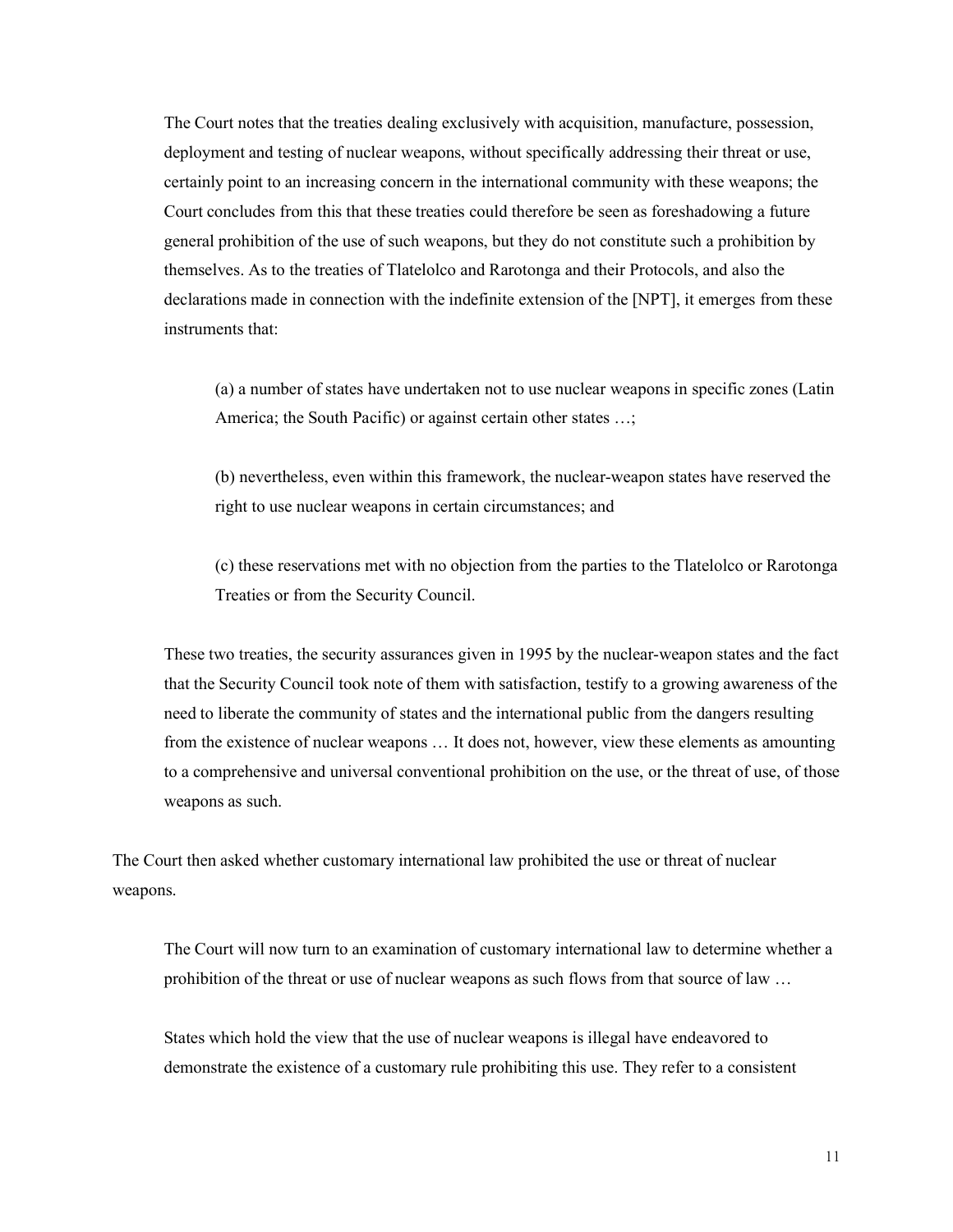practice of non-utilization of nuclear weapons by states since 1945 and they would see in that practice the expression of an *opinio juris* on the part of those who possess such weapons.

Some other states … assert the legality of the threat and use of nuclear weapons in certain circumstances … They recall that they have always, in concert with certain other states, reserved the right to use those weapons in the exercise of the right to self-defense against an armed attack threatening their vital security interests. In their view, if nuclear weapons have not been used since 1945, it is not on account of an existing or nascent custom but merely because circumstances that might justify their use have fortunately not arisen …

The members of the international community are profoundly divided on the matter of whether non-recourse to nuclear weapons over the past 50 years constitutes the expression of an *opinio juris*. Under these circumstances the Court does not consider itself able to find that there is such an *opinio juris*.

According to certain states, the important series of General Assembly resolutions … that deal with nuclear weapons and that affirm, with consistent regularity, the illegality of nuclear weapons, signify the existence of a rule of international customary law which prohibits recourse to those weapons. According to other states, however, the resolutions in question have no binding character on their own account and are not declaratory of any customary rule of prohibition of nuclear weapons; some of these states have also pointed out that this series of resolutions not only did not meet with the approval of all of the nuclear-weapon states but of many other states as well …

The Court notes that General Assembly resolutions, even if they are not binding, may sometimes have normative value. They can, in certain circumstances, provide evidence important for establishing the existence of a rule or the emergence of an *opinio juris*. To establish whether this is true of a given General Assembly resolution, it is necessary to look at its content and the conditions of its adoption; it is also necessary to see whether an *opinio juris* exists as to its normative character. Or a series of resolutions may show the gradual evolution of the *opinio juris* required for the establishment of a new rule.

Examined in their totality, the General Assembly resolutions put before the Court declare that the use of nuclear weapons would be "a direct violation of the Charter of the United Nations"; and in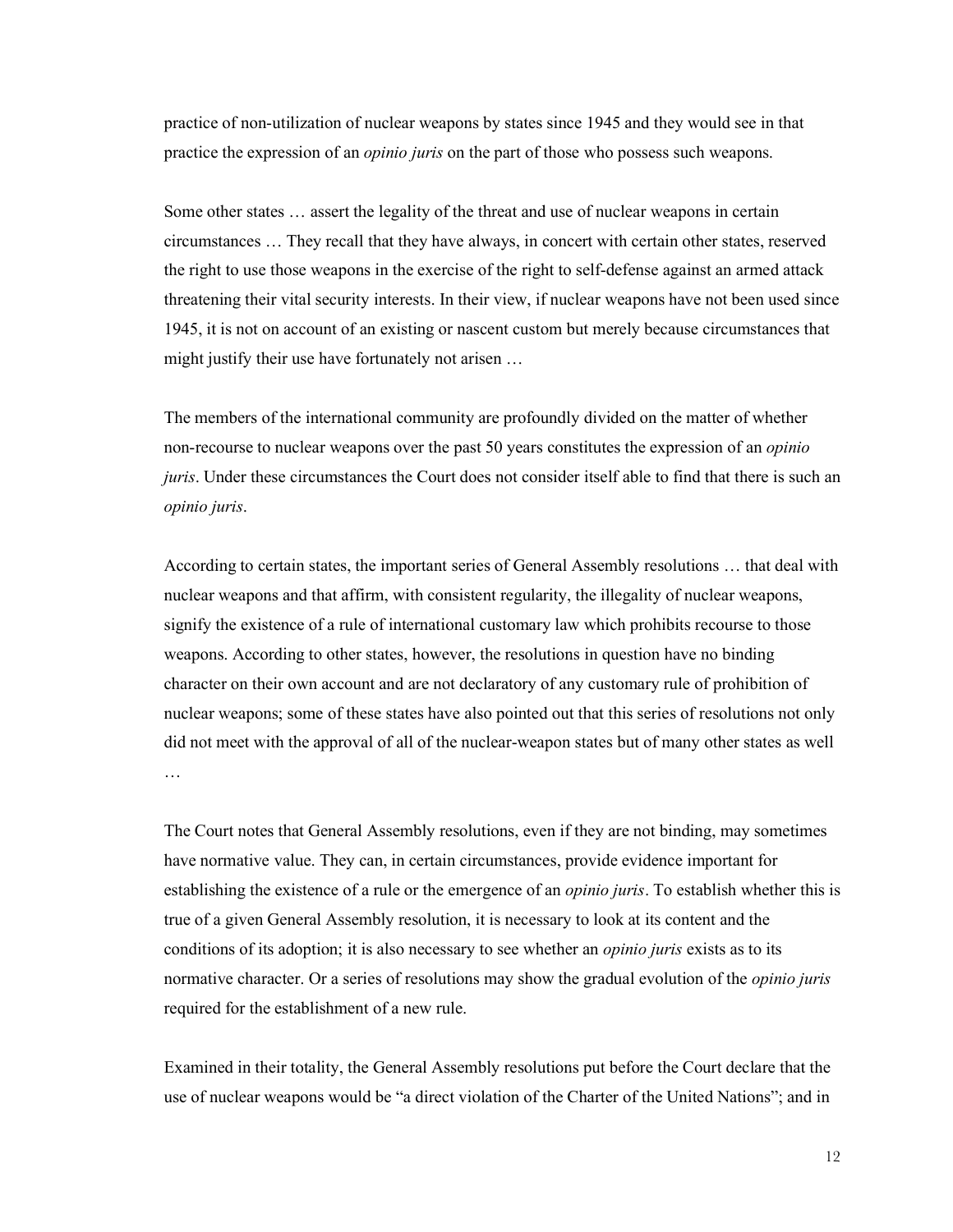certain formulations that such use "should be prohibited" … Several of the resolutions under consideration in the present case have been adopted with substantial numbers of negative votes and abstentions; thus, although those resolutions are a clear sign of deep concern regarding the problem of nuclear weapons, they still fall short of establishing the existence of an *opinio juris* on the illegality of the use of such weapons …

Having concluded that neither treaty law nor customary international law specifically prohibited the use or threat of nuclear weapons, the Court then asked whether "principles and rules of international humanitarian law" made the use or threat of nuclear weapons illegal.

A large number of customary rules have been developed by the practice of states and are an integral part of the international law relevant to the question posed. The "laws and customs of war"—as they were traditionally called—were the subject of efforts at codification undertaken in The Hague … This "Hague Law" … fixed the rights and duties of belligerents in their conduct of operations and limited the choice of methods and means of injuring the enemy in an international armed conflict. One should add to this the "Geneva Law" … which protects the victims of war and aims to provide safeguards for disabled armed forces personnel and persons not taking part in the hostilities. These two branches of the law applicable in armed conflict have become so closely interrelated that they are considered to have gradually formed one single complex system … The provisions of the Additional Protocols of 1977 give expression and attest to the unity and complexity of that law.

Since the turn of the century, the appearance of new means of combat has—without calling into question the longstanding principles and rules of international law—rendered necessary some specific prohibitions of the use of certain weapons ...

All this shows that the conduct of military operations is governed by a body of legal prescriptions. This is so because "the right of belligerents to adopt means of injuring the enemy is not unlimited" as stated in Article 22 of the 1907 Hague Regulations …

The cardinal principles contained in the texts constituting the fabric of humanitarian law are the following. The first is aimed at the protection of the civilian population and civilian objects and establishes the distinction between combatants and non-combatants; states must never make civilians the object of attack and must consequently never use weapons that are incapable of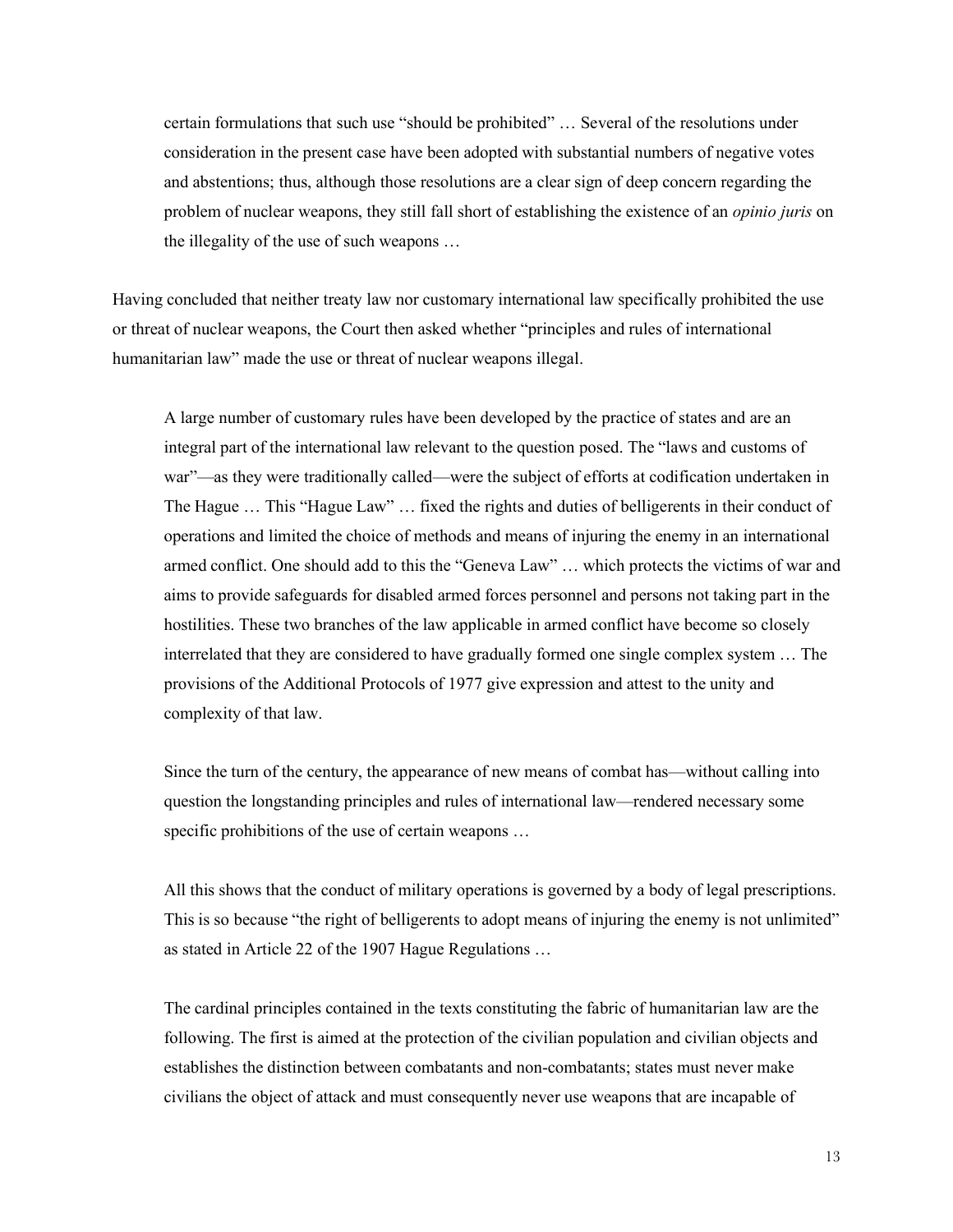distinguishing between civilian and military targets. According to the second principle, it is prohibited to cause unnecessary suffering to combatants: it is accordingly prohibited to use weapons causing them such harm or uselessly aggravating their suffering. In application of that second principle, states do not have unlimited freedom of choice of means in the weapons they use.

The Court would likewise refer … to the Martens Clause, … which has proved to be an effective means of addressing the rapid evolution of military technology. A modern version of that clause is to be found in Article 1, paragraph 2, of Additional Protocol I of 1977, which reads as follows:

"In cases not covered by this Protocol or by other international agreements, civilians and combatants remain under the protection and authority of the principles of international law derived from established custom, from the principles of humanity and from the dictates of public conscience."

In conformity with the aforementioned principles, humanitarian law, at a very early stage, prohibited certain types of weapons either because of their indiscriminate effect on combatants and civilians or because of the unnecessary suffering caused to combatants, that is to say, a harm greater than that unavoidable to achieve legitimate military objectives. If an envisaged use of weapons would not meet the requirements of humanitarian law, a threat to engage in such use would also be contrary to that law.

It is undoubtedly because a great many rules of humanitarian law applicable in armed conflict are so fundamental to the respect of the human person … that the Hague and Geneva Conventions have enjoyed a broad accession. Further these fundamental rules are to be observed by all states whether or not they have ratified the conventions that contain them, because they constitute intransgressible principles of international customary law.

The Nuremberg International Military Tribunal had already found in 1945 that the humanitarian rules included in the [Hague] Regulations … "were recognized by all civilized nations and were regarded as being declaratory of the laws and customs of war" …

The [1993] Report of the Secretary-General [introducing the Statute of the International Criminal Tribunal for Yugoslavia] stated: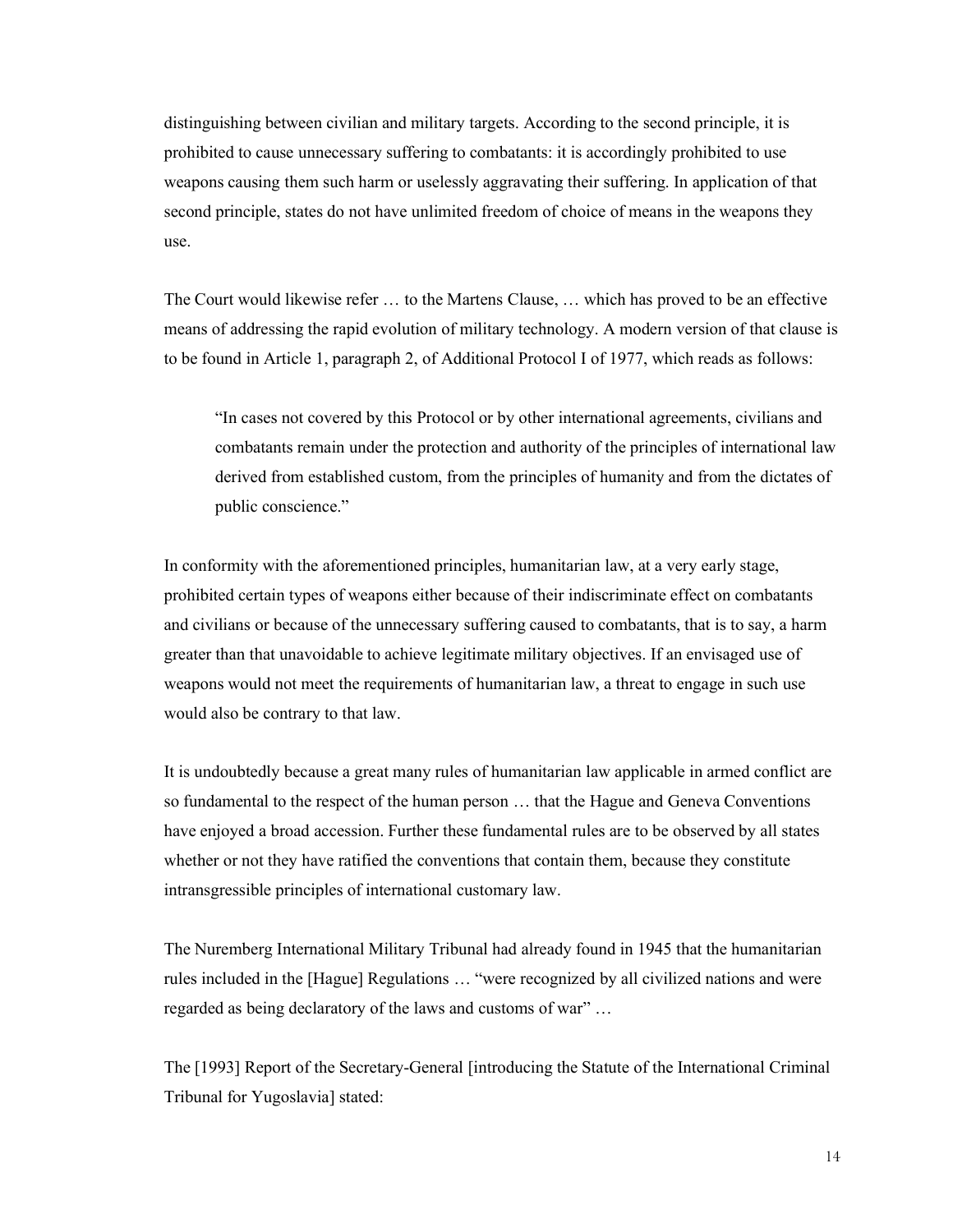"The part of conventional international humanitarian law which has beyond doubt become part of international customary law is … embodied in: the Geneva Conventions [(1949); the Hague Regulations (1907); the Genocide Convention (1948)]; and the Charter of the International Military Tribunal [(1945)]."

The extensive codification of humanitarian law and the extent of the accession to the resultant treaties … have provided the international community with a corpus of treaty rules the great majority of which had already become customary and which reflected the most universally recognized humanitarian principles. These rules indicate the normal conduct and behavior expected of states …

Turning now to the applicability of the principles and rules of humanitarian law to a possible threat or use of nuclear weapons, the Court notes that doubts in this respect have sometimes been voiced on the ground that these principles and rules had evolved prior to the invention of nuclear weapons and that … the four Geneva Conventions of 1949 and the two Additional Protocols [of 1977] did not deal with nuclear weapons specifically. Such views, however, are only held by a small minority. In the view of the vast majority of states as well as writers there can be no doubt as to the applicability of humanitarian law to nuclear weapons.

The Court shares that view. Indeed, nuclear weapons were invented after most of the principles and rules of humanitarian law applicable in armed conflict had already come into existence … However, it cannot be concluded from this that the established principles and rules of humanitarian law applicable in armed conflict did not apply to nuclear weapons. Such a conclusion would be incompatible with the intrinsically humanitarian character of the legal principles in question which permeates the entire law of armed conflict and applies to all forms of warfare and to all kinds of weapons, those of the past, those of the present and those of the future …

None of the statements made before the Court in any way advocated a freedom to use nuclear weapons without regard to humanitarian constraints. Quite the reverse …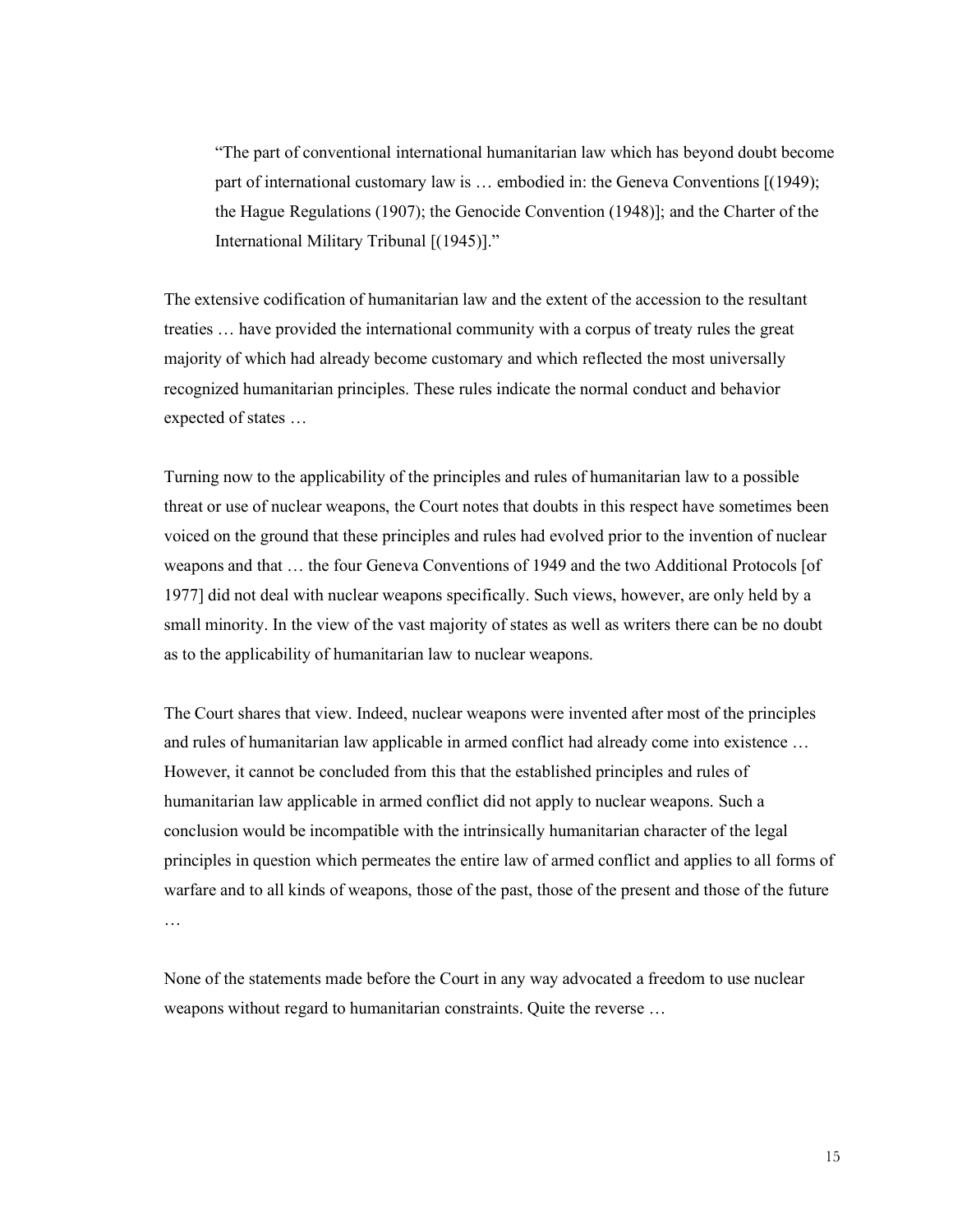Finally, the Court points to the Martens Clause, whose continuing existence and applicability is not to be doubted, as an affirmation that the principles and rules of humanitarian law apply to nuclear weapons …

The Court then attempted to draw conclusions about how international humanitarian law applied to nuclear weapons.

Although the applicability of the principles and rules of humanitarian law … to nuclear weapons is hardly disputed, the conclusions to be drawn from this applicability are, on the other hand, controversial.

According to one point of view, the fact that recourse to nuclear weapons is subject to and regulated by the law of armed conflict does not necessarily mean that such recourse is as such prohibited …

Another view holds that recourse to nuclear weapons could never be compatible with the principles and rules of humanitarian law and is therefore prohibited. In the event of their use, nuclear weapons would in all circumstances be unable to draw any distinction between the civilian population and combatants, or between civilian objects and military objectives, and their effects, largely uncontrollable, could not be restricted, either in time or in space, to lawful military targets. Such weapons would kill and destroy in a necessarily indiscriminate manner, on account of the blast, heat and radiation occasioned by the nuclear explosion and the effects induced; and the number of casualties which would ensue would be enormous. The use of nuclear weapons would therefore be prohibited in any circumstance, notwithstanding the absence of any explicit conventional prohibition. That view lay at the basis of the assertions by certain states before the Court that nuclear weapons are by their nature illegal under customary international law, by virtue of the fundamental principle of humanity …

The Court would observe that none of the states advocating the legality of the use of nuclear weapons under certain circumstances, including the "clean" use of smaller, low yield, tactical nuclear weapons, has indicated what, supposing such limited use were feasible, would be the precise circumstances justifying such use; nor whether such limited use would not tend to escalate into the all-out use of high yield nuclear weapons. This being so, the Court does not consider that it has a sufficient basis for a determination on the validity of this view.